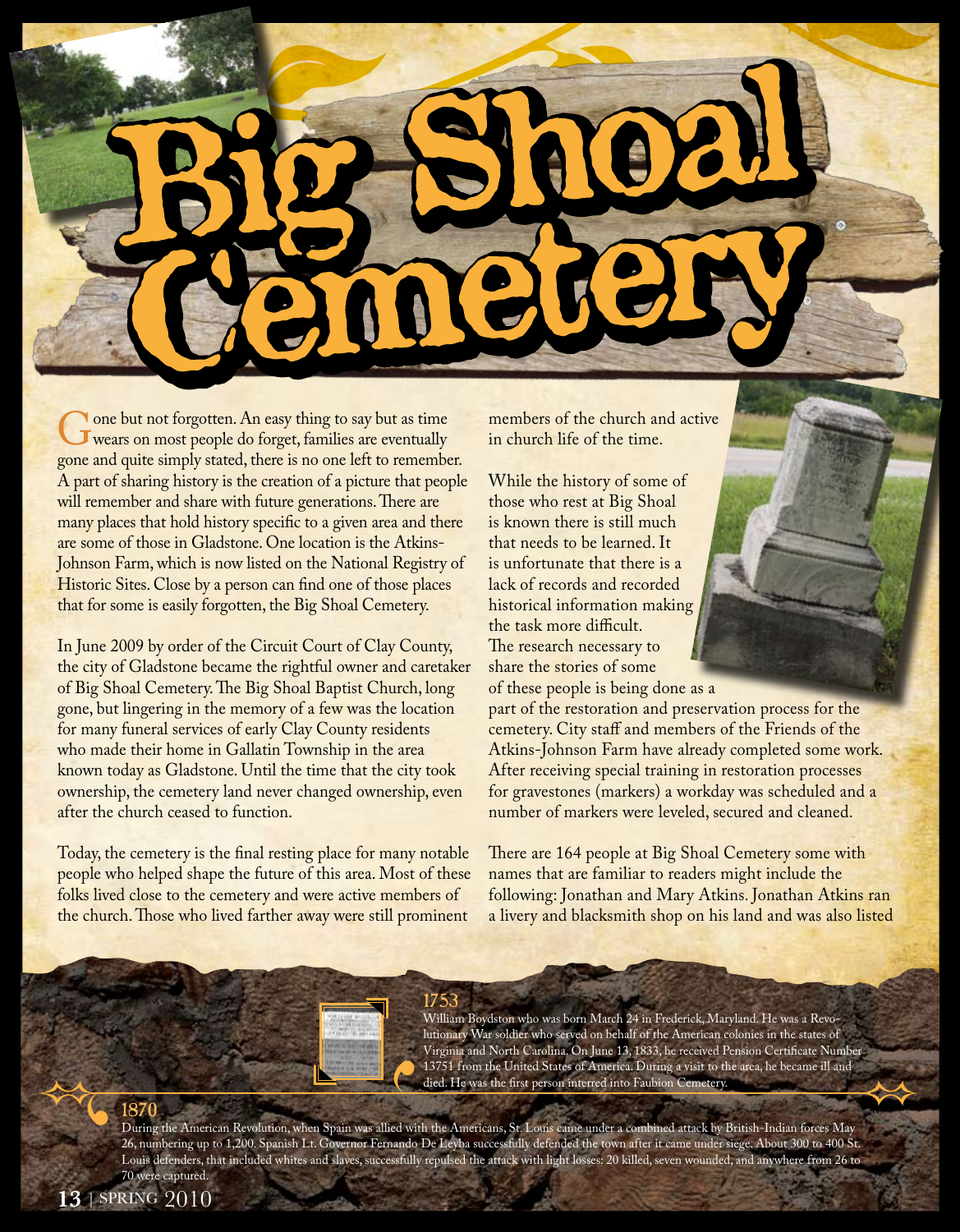

as a farmer and wool carder on the local census. Along with his son William H., Jonathan operated the firm Atkins & Sons that ran a steam sawmill. Jonathan was a trustee for the Big Shoal Baptist Church and his parents; John and Francis Atkins are listed as charter members. William Atkins was a judge, elected twice to a seat on the bench in Clay County.

John E. Bender came to this area and purchased land north of the cemetery, near where the present Happy Rock Park is located sometime in the 1880's. John Bender's headstone deems him the founder of the Acme Springs. Acme Springs was known to have had a school, general store, a post office and a hotel.

Daniel Hughes came to Clay County in 1824 and entered land in the area of Happy Rock Park on the west side of Antioch Road. Here, he and his wife Elizabeth built a log cabin using wood cut from the land. This cabin was very substantial and was added onto and modernized through three generations of ownership. When the land was sold out of the family, the cabin, encased in the existing home, was moved to Shoal Creek Living History Museum at Hodge Park.

Other people of note resting at Big Shoal Cemetery include Richard Lee Barnes who was born in Culpeper, Virginia in 1791. Richard moved to Woodford County, Kentucky where he married Elizabeth Atkins on October 15, 1818. The day they were married is the same day that Richard's father died at the age of 103. Elizabeth Atkins was born on October 5, 1796 in King and Queen County, Kentucky to John Atkins and Frances Eubanks.

Richard Barnes volunteered in Harrodsburg, Mercer County, Kentucky on August 23, 1812. He served as a private in

1808

Captain Peter Jordan's company, Lieutenant Colonel Joshua Barbee's Seventh Regiment, Kentucky Volunteer Militia. He was discharged on May 1, 1813. However, he again volunteered on August 13, 1813 and served until November 19, 1813 as a private in Captain Robert McAffee's company, Colonel Richard M. Johnson's regiment of Kentucky Mounted Volunteers. Private Barnes was involved in the Battle of the Thames in which the Shawnee War Chief Tecumseh was killed.

Thomas Hamilton and James T. Price both served the Confederacy during the American Civil War. Hamilton was killed during the American Civil War. Clay County was sympathetic to the cause of the confederacy and when one considers the number of disenfranchised men in Clay County following the war there may well be others who served that rest in Big Shoal.

One other person of note is Zachariah Thorp, who was related to Elder William Thorp, founder of Big Shoal Baptist Church. Zachariah fought in the Blackhawk Wars and went on to serve in the U.S. Mounted Rangers during 1832 and 1833.

This cemetery holds a great deal of history in the past lives of those who rest there. As time goes on more will be learned about the people, their lives and the area and it will be shared with the many readers of Coming Home to Gladstone. If you are interested in becoming involved in the preservation of the Big Shoal Cemetery or the Atkins-Johnson Farm you are invited to join the Friends. Information on membership can found at **http://www.atkinsjohnsonfarm.com/** or by calling 816-423-4109.



1800 Entrepreneur Moses Austin made the first sheet lead and cannonballs manufactured in Missouri.



Joseph Charless founded the first newspaper in Missouri, the "Missouri Gazette." The newspaper was produced out of his log cabin home for \$20 a week.

gladstone Coming

gladstone Com

gladstone Coming

progress through people

progress through people

Home to

Home to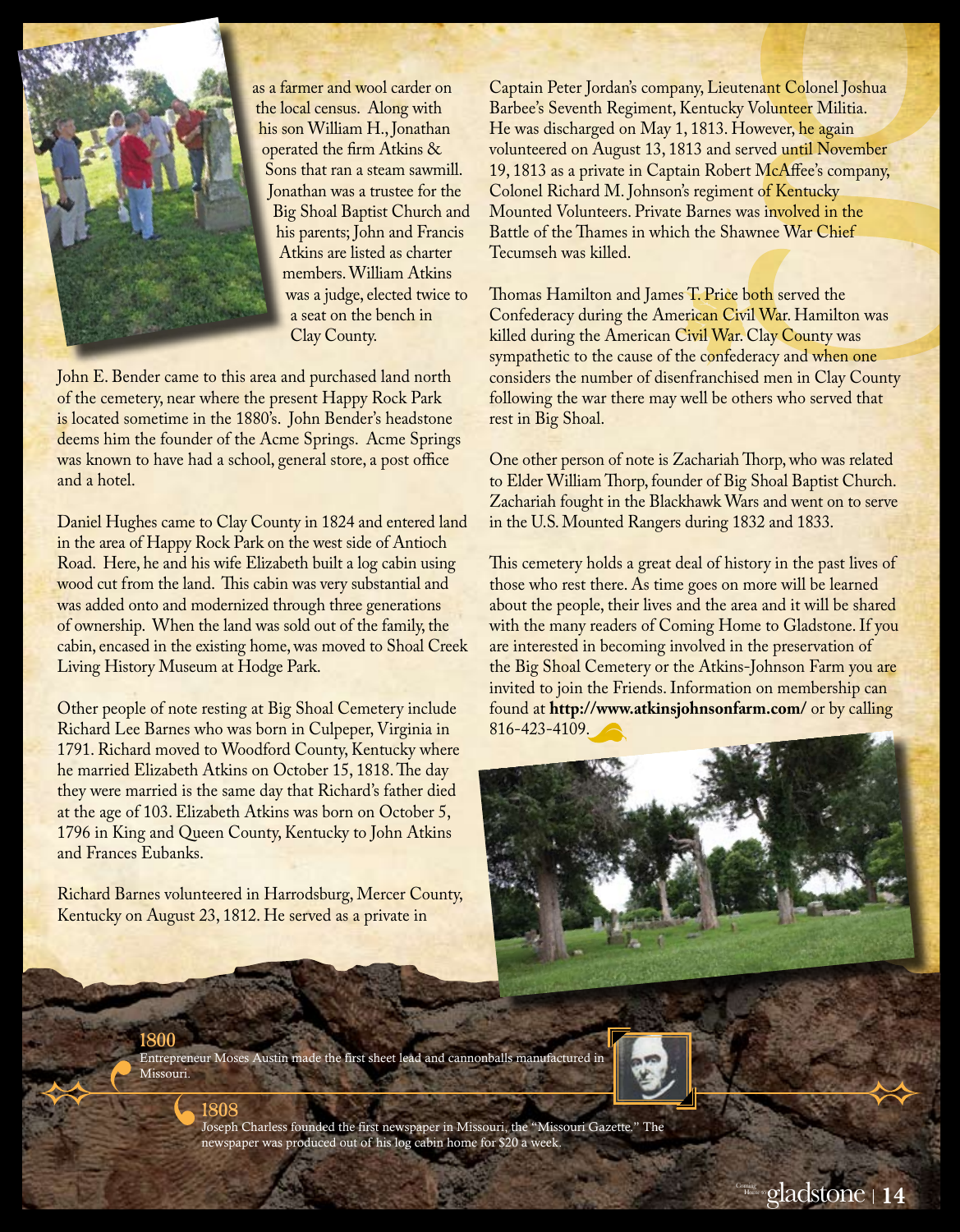

*Editors Note: This is an article that appeared in the Liberty Advance on Monday, May 2, 1927. The late Rollins Bingham wrote this story after an interview with the late Clarington Fugitt. Ms. Fugitt was a member of the Big Shoal Church and rests today in the Big Shoal Cemetery. Additional information was gleaned from the Missouri Historical Review Volume XIII, published in 1907 by the Missouri State Historical Society.*

When travelers along the main traveled road from Kansas<br>City to Liberty and Excelsior Springs in Clay County,<br>Missouri had surmounted the river bluffs at Randolph and Missouri had surmounted the river bluffs at Randolph and journeyed on some five miles, he cannot help noticing to the left of his way, facing a cross road, a square built brick church crowning the top of a rise in the ground and looking forth calm, solemn, sedate and somewhat austere, from a grove of maples, elms, and honey locusts. The traveler recognizes it at once as an old-time church, and it is. Just such a one as William Wert happened upon when riding along a Virginia country road and made famous by his sketch of "The Blind Preacher."

The old time brick church at the cross road in Clay County is Big Shoal Church, and what St. Peter's is to Rome, St. Mark's is to Venice, St. Paul's to London and Notre Dame is to Paris, Big Shoal meeting house is to it's countryside. From its very first organization of its congregation in the earliest pioneer days of

the county, no church in the county has had a more potential influence morally, socially, and religiously upon its community and far beyond. The mark is plain to this day.

Very soon after Missouri became a state in 1820, the rush of pioneer settlers came to Clay County. Those that came into the section where Big Shoal Church was soon founded were mostly Kentuckians from the same district of the state, with the same manners, customs, habits, politics and religion. That religion was Baptist of the denomination commonly called "Hardshells," a term, by the way, that the good people to whom it is applied do not resent and about which they are in no way sensitive.

The "Hardshells," who came as pioneers into the Big Shoal district, no sooner had selected homesteads and erected cabins for shelters for their families and stock than they made provisions for schools and churches. In about 1825 the church organization, ever since known as Big Shoal was perfected and the first public services were held in a rude, pioneer log schoolhouse near where now stands the brick church. [Editors note: Elder William Thorpe founded The Big Shoal Church in 1823. Elder Thorpe was responsible for the organization of four churches and the founding of the Fishing River Association.] That first congregation comprised nearly every man and woman in the community – "Hardhsells" do not believe in admitting children

## 1808

Fort Osage was established on the Missouri River. Under the direction of William Clark as part of the vast federally controlled fur trade system, the fort's mission aided in trade and military alliances with the Indian tribes, and in particular. Sibley is about 14 miles northeast of Independence.

1818 On Jan. 8, the Speaker of the U.S. House of Representatives presented the first petition to Congress from Missouri requesting statehood.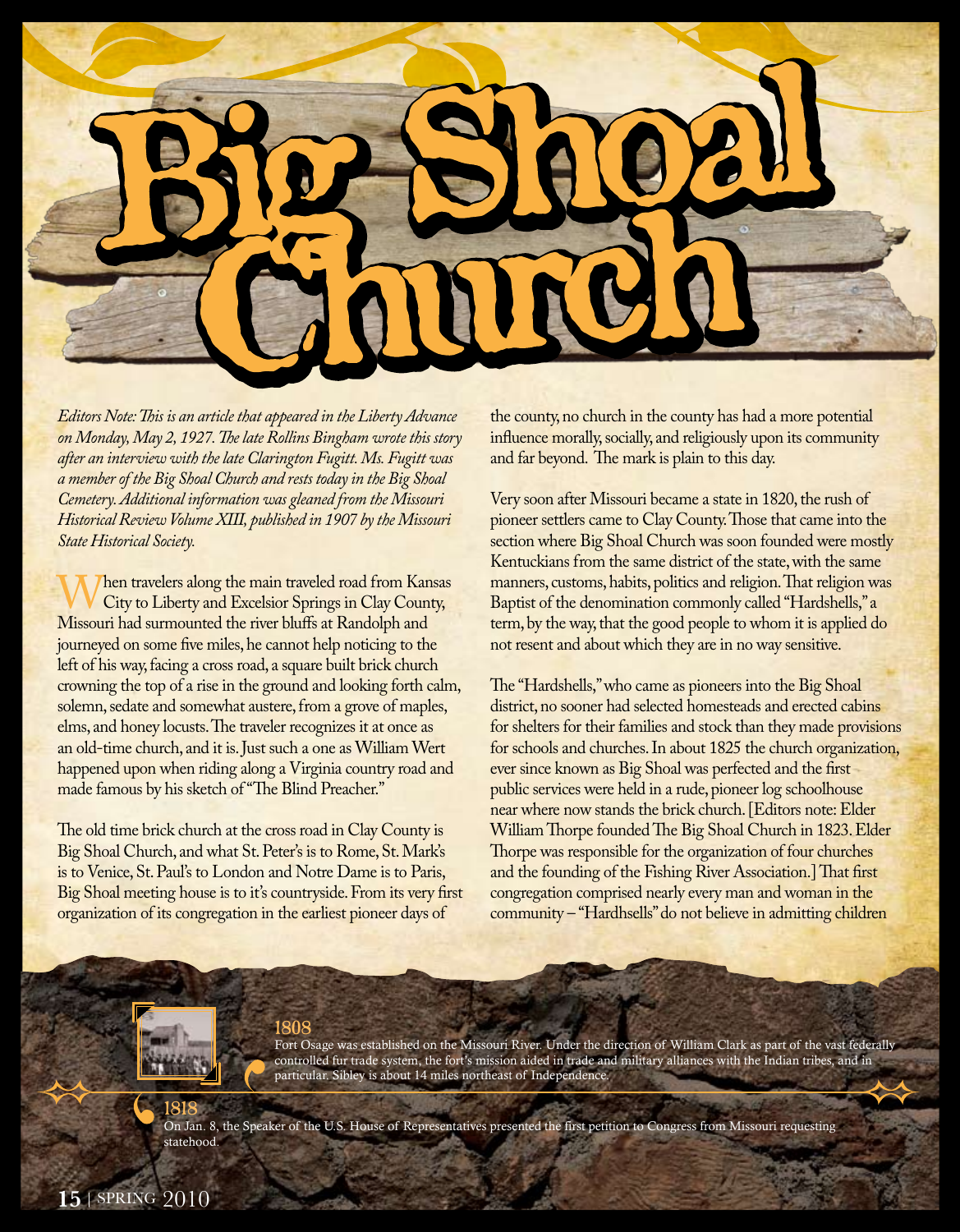to full church membership – and it was a mighty power from its beginning. In 1827 the first exclusive church building, the meetinghouse, was raised on the site where the brick church now stands. The "raising" was an event from which Clay County people gave date to happenings for long after and all the ablebodied men for miles around, church members and non-church members, took part, furnishing all the labor and material. It was a large, better constructed, and more commodious structure than any of its kind in those parts at the time, a sort of physical expression of its importance to its community and the community's regard and estimation.

The brethren and their friends from near and far met for the house raising. They cut down trees in the dense wood that there grew all round and with axes hewed the felled trees into logs of given dimensions. With the logs mortised and fitted to each other at the ends they put up the main structure, forty-eight feet long and twenty feet wide, with a jutting out offset midway each long side eight feet by six that served in front as an entrance vestibule and in the rear as an alcove for the pulpit and preacher's platform. The offset gave to the original a form, which caused it to be known far and wide as the church with twelve corners. The hewn frames of the roof were put on and shingled with handmade oak shingles.



Not satisfied with the bare earth as a floor as were most pioneer church builders, a real board floor was laid down, whipsawed from oak logs. More than anything which made the original Big Shoal Church a subject of admiration and wondering remark in its first year was it lathe and plastered ceiling, the lath hand-made of oak and the plaster from the sand of nearby Big Shoal Creek and lime burnt from neighboring rock ledges.

The seats were of logs split in two, flat side up, and with strong pegs well driven into the auger holes to serve as legs. One corner of the audience room was setoff for the Negro slaves who came to meetings with their masters. The attendance of these was always large and entirely voluntary.

Among the original charter members of Big Shoal Church were Daniel Hughes, its first clerk, and his wife; Elisha Todd and wife; Richard Barnes and wife; John Atkins and wife; George Crowley and wife; Peter Burnett; Edward Mails and Garrett Arnold. William Thorpe was the pastor and from the earliest time there have been Sunday services at Big Shoal Church twice a month, one on the Sunday following the second Saturday of each month and the other on the next Sunday succeeding.

The church increased in membership and attendance from its beginning and in 1851 the membership was more than two hundred. The log church had become too small to hold the crowds that came to meeting, so it was torn down and the [then present] brick building erected in its place. Like its predecessor, the brick church was of native material, put together and set up by the joint efforts of the entire community. The first pastor of the brick church was John Knight, an ex-Kentuckian, and a veteran of the War of 1812, who served as a soldier under Andrew Jackson at the battle of New Orleans. Big Shoal is now and always has been one of a circuit of churches, to each of which the same pastor attends in turn and the association to which it belongs is known as the "Fishing River Association".

Those who yet are living have most interesting stories to relate of Big Shoal Church in its prime. One old gentleman who attended, but never became a member,

# 1820

The Missouri statehood controversy became a national issue as the issue of slavery was debated. The "Missouri Compromise" allowed Missouri to enter the Union as a slave state and Maine as a free state, thus keeping the balance of slave and free states equal in Congress

1822 Clay County was organized Jan. 2, 1822 from Ray County and was named for Henry Clay, a Kentucky congressman.

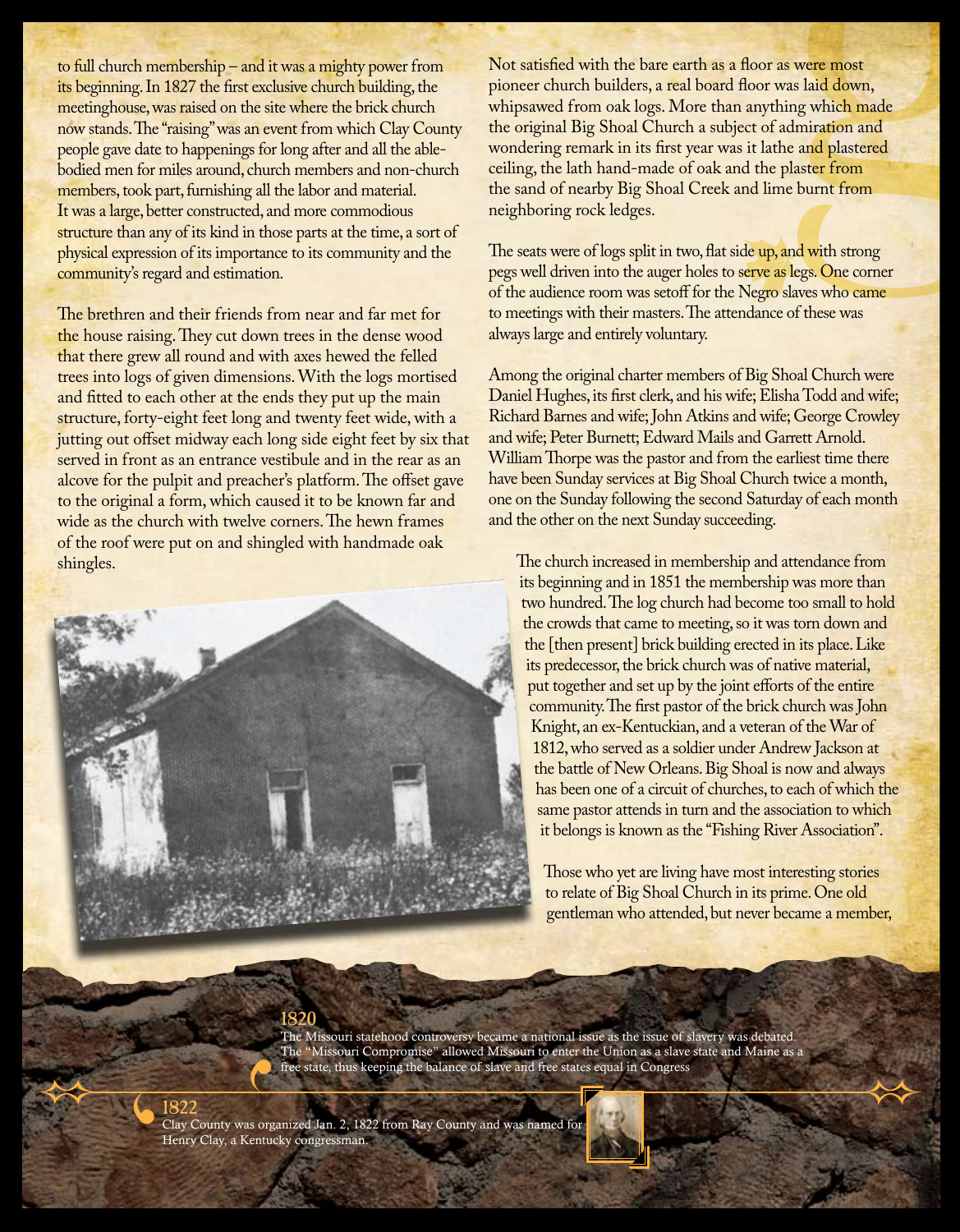tells of when as a boy he used to attend Sunday services there." "Folks came," he tells from four counties Clay, Platte, Ray and Clinton. I have often seen on meeting Sundays the fences on both sides of the road lined with horses, wagons, buggies, even ox-teams for a full quarter mile both ways from the meeting house. They came early in the morning and stayed all day, attending morning and afternoon preaching. The "Hardshells" held no night meetings in the church. When they did meet at night it was usually in each other's house for services something like the other churches prayer meetings.

While on a Sunday they came and stayed all day, they brought nothing to eat with them. For the "Hardshells" did not believe in any basket picnic doings in connection with worship. In the morning the pastor would deliver a sermon, a long one and usually a visiting minister would follow with one just as long. Sometimes there was more than one visiting preacher. It was the same way in the afternoon and mighty few folk got home from these meetings until after nightfall. It was a hard, hard day on a hearty growing boy, with his natural appetite. Sitting for hours and hours on those straight-backed benches was a mighty strain, though the grown folks never seemed to mind it and they never minded it in the old log church days when the benches had no backs. Nobody ever dared go to sleep in Big Shoal Church for they kept folks awake and in order there, same as a jury in a jury box.

"Big as the crowds used to be at regular meetings they were nothing to the crowds that came to the big association meetings that began on Saturday and held through Sunday and Monday. These came to big Shoal about once in ten years. I remember one of them where my father at our home took care of more than one hundred persons. They ate at tables in the house and all over the yard. At night the women and the oldest men slept in the house, while the rest went to bed on 'shakedowns' in the hemp and tobacco barns we had in those days. At those oldtime meetings they never passed the plate, 'Hardshells' did not believe in that way of giving to the Lord. They usually called the preacher to one side and gave him their gifts in private." I will close with an extract from Col. D. C. Allen's paper on "The Bonnet Show at Big Shoal Creek Meeting House, Clay County, Missouri." Col. Allen is eighty-three years old and lives

at Liberty, Missouri. This paper is recorded in the archives of the Missouri Valley Historical Society.

"The beginnings of Liberty (Clay county) were in 1821 and, until after the building of Weston and Platte City, and even somewhat later, was the center of trade and fashion in all the surrounding country north of the Missouri River. In the county it maintained its pre-eminence in a degree until Kansas City assumed importance and trade was attracted thither. Here was the town, one can see, for a period almost the only town in the county, where ladies could purchase fine goods, fashionable bonnets, etc., in the springtime".

"Old Big Shoal has gone down these days, though it stills holds its own yet better than most country churches. Folks don't go to church nowadays no-where like they used to."

"The first settlers in Clay County—far back in 1819 and the early twenties—could have hauled in their wagons but little beyond absolute necessities. Finery could not have been largely considered. The slow and laborious navigation of the Missouri River by keelboats added something, but not much, to the comforts and convenience of the people".

"But, after Long's Expedition up the Missouri River in 1819 by steamboat, its navigation by steam began to develop. By 1826 it assumed something like regularity. Allen's landing three and one-half miles south of Liberty was established in 1825. At once on the beginning of steam navigation of the River, the merchants of Liberty began to purchase for local trade fine goods, bonnets and the like in Philadelphia and their fine groceries in Baltimore. This continued for a number of years. Merchants left Liberty for the east to make their spring and summer purchases early in February. Their purchases began to arrive in Liberty during the latter part of March, or the forepart of April. The stores in Liberty thus became centers of attraction

1825 As the United States government parceled out land patents, Simon Hudson and his family owned land that would eventually become Linden.

1830 The town of Barry started with log homes covered with walnut clapboard siding. One of the original houses, the Tillery house, has been restored in Heritage Village.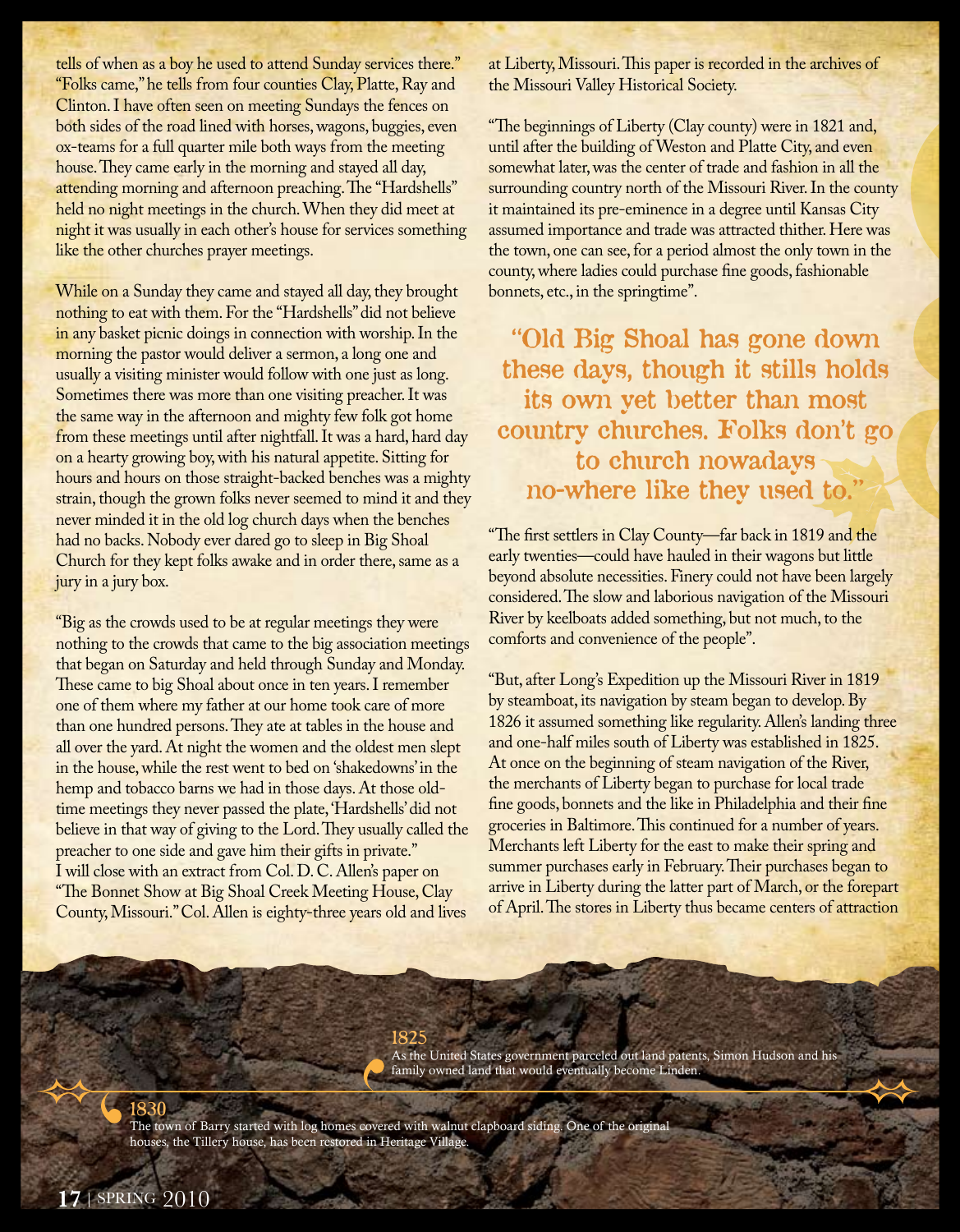for the ladies, old and young, in Clay and the surrounding country. The spring bonnets! The spring bonnets! It was a race with all the girls for the first pick of the new bonnets".

"Mr. W. S. Embree (now in his ninety-sixth year) says the annual bonnet show at the Big Shoal Church was in existence prior to 1835. It could not well have had a beginning until fine goods, above all spring bonnets, could be transported up the Missouri River and displayed in the store of Liberty. The origin, then, of the bonnet show was near 1826. Then, and for many years later, there was no church in Clay County which attracted so many persons to its religious service, particularly on the Second Sunday in May, the annual exhibition of the spring bonnet show, as did the Big Shoal Meeting House, the Church of the Primitive Baptists".

"During all those years it was the fashionable church of Clay county. The second Sunday in May was its pre-eminent day in the year. Nature, commerce, and social life, here in Clay County were in harmony. The second Sunday in May is in the midst of the most flowery and delightful part of the spring. Nothing could be more natural than that the belles and beaux of all the surrounding country should instinctively flock to the Big Shoal Meeting House at the great annual meeting on the second Sunday in May to see and chat with each other. By that time the ladies, young and old, would have secured their new spring bonnets and dresses. The girls could display their youthful charms to the very best advantage. The side of the church allotted to the ladies would be a mass of colors, topped by a gorgeous array of spring bonnets. Some person of happy thought and good taste, some phrasemaker, seeing the gaily-attired mass of femininity, conceived and gave expression to the term "bonnet show." It took hold firmly in the minds of the people and holds until this day."

The glory days of the past are a memory found only in books and old newspapers. Those who would have memories of the events described here are gone but not forgotten as long as the story can be told. Maybe someday, someone will recreate some of these events as a way of looking back and honoring the past.

# The Lore of the<br>Big Shoal Church Bonnet Show Bonnet Show

Ye, who blossom forth in spring hats before December snows have flown, consider the fate of pretty Sally Atkinson, Clay County belle of 1835, who couldn't wait for the Big Shoal Creek Bonnet Show.

As legend has it, Sally and Susan Stout were vying for the attention of Lige Stephens, slim, corseted (Lige was a dandy and men's garments were tight-fitting) clerk in the general store at Liberty, Missouri. Both girls had the same ambition – to obtain his escort home "from the Bonnet show at the Big Shoal Creek meetinghouse the second Sunday in May.

As the story goes Sally's uncle from Philadelphia brought her one of the newest bonnets in April of 1835. It was an enormous, wide brimmed bonnet, deep-curtained with veils fastened to the crown. It was dovecolored silk with pink trimmings. Her uncle on seeing her in it no doubt said "and tying her bonnet under her chin, she tied a young man's heart within."

Unfortunately, Sally wore

her bonnet out before the famed Bonnet Show at Big Shoal Creek Church. Lige rode home from the Bonnet Show with Susan Stout, demure in a brown horsehair bonnet with bows. Sally died an old maid.

1835 On Nov. 30, writer Samuel L. Clemens (Mark Twain) was born in Florida, Missouri.



1836<br>The town of Barry established a post office. The trading post operated by Peter and Glenn Burnett sat partly in Clay and partly in Indian Territory as Barry sat in the western portion of Clay County before Platte County was a county.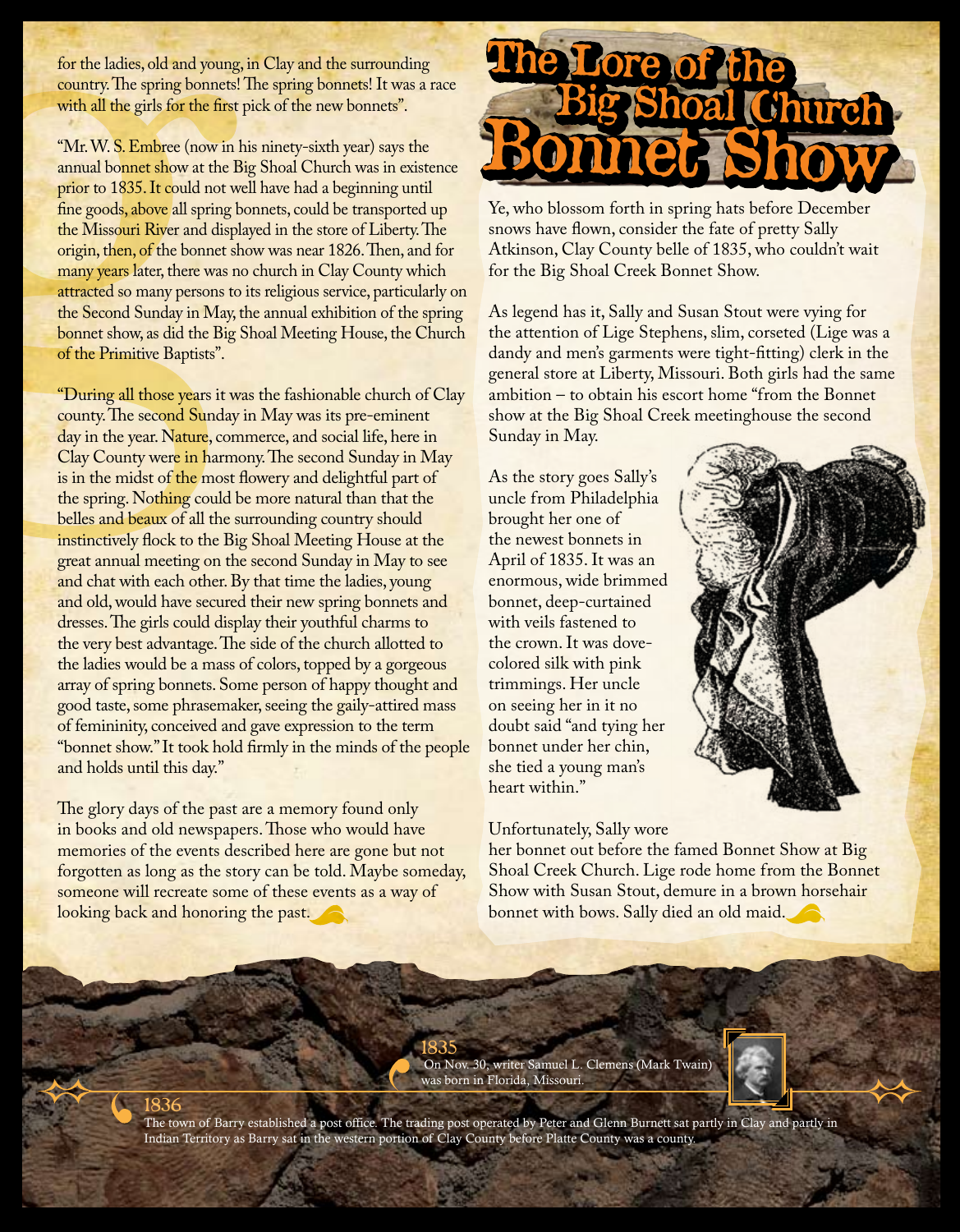## Founder of Big Shoal Primitive (Hardshell) Baptist Church

*Editors Note: The editorial staff would like to thank Ms. Mary Thorp of Liberty, Missouri for her willingness to share the Thorp family history. William T. Thorp was her father's great, great uncle and the information shared helps to tell the story of the man who founded Big Shoal Church and what his life was like from an early age. Other sources provided by Ms. Thorp include excerpts from the Missouri Baptist Biography, Volume IV and the book "Early Days in The West" by Clay County Judge Joseph Thorp, William T. Thorp's oldest son.*

Elder William Thorp founded the Big Shoal Church on May 21, 1823 and seven days later he founded the Little Shoal Church. Both of these churches were members of the Fishing River Association, which included Rush Creek and Fishing River Churches. Elder Thorp founded this association, like he founded the churches listed, in October 1823.

But that is not where Elder Thorp's story begins. Joseph Thorp has told the story of his father, Elder William Thorp, in the book Early Days in The West. The book itself is a collection of letters written by Judge Thorp to recall the story of the Thorp Family from their homes in Madison County, Kentucky to their lives in Clay County, Missouri.

William was the youngest of three sons, born in 1772, in Virginia of parents from the Old World. His mother died when he was at an early age leaving him and two older brothers, Dodson and James. Their father had a restless disposition, broke up housekeeping and left his three sons to care for themselves in what was described as a "tempestuous world."

The boys became separated and knew little of each other until they were nearly grown. William fell into the care of aunt who proved to be a tyrannical mistress. He suffered ill treatment at her hands until he "escaped"

with his Uncle Thomas Thorp to Kentucky in 1786, at fourteen years of age. During the time he was with his aunt William was subjected to almost inhuman disciplinary treatment. He was denied a place at the family table was forced to eat with the slaves and of their coarse food. [Coarse food is described, as "The supply of food given out to the slaves was one peck of corn a week, or some equivalent, and nothing besides. They must grind their own corn, after the work of the day was performed, at a mill, which stood on the plantation. We had to eat our coarse bread without meat, or butter, or milk. Severe labor alone gave us an appetite for our scanty and unpalatable fare. Many of the slaves were so hungry after their excessive toil, that they were compelled to steal food in addition to this allowance." Taken from The Experience of Thomas H. Jones, Who Was A Slave for Forty-three Years, by Thomas H. Jones. Boston: Bazin and Chandler, 1862.]

It is not at all unlikely he had to work all the long day in the fields with them and he might have had to sleep in their cabins at night. In everything, however, but social equality he was disappointed. Discipline was strict, the work just as hard, and the days just as long as he had known in Virginia. In neither place was he given even so much as a days schooling, young Thorpe was unable to read or write. In that respect however he was not different from most other boys for illiteracy was then the rule and not the exception.

In 1792 at the age of twenty he courted and married Miss Frances Owens, seventeen, of the same neighborhood. Soon thereafter he heard the divine call to preach but fearing for the safety of his young wife during the time he must of necessity be out on the circuit, he did not tell her about it until the burden of disobedience became unbearable. Frances with her strong Baptist background was very supportive of William's call. When he told her of possible calamities that might over take her and the children during his absence (he would be a traveling circuit preacher) she simply said "My dear if the Lord wants you to preach and though He may send you into strange lands and among strange people He will keep you and bring you safely back to us when your work is done." That was real faith. Just how soon he began preaching is not recorded but in November 1809 he moved his family to Missouri Territory and settled on Loutre Island. Loutre Island was a settlement founded in 1807 on an island in the Missouri River. This island was situated at the mouth of Loutre Creek, nearly opposite the mouth of the Gasconade River and not far from Hermann, Missouri, in Montgomery County. It is recorded that it appeared as though they had passed the border of civilization when they passed St. Charles. The French

On March 28, President Martin Van Buren issued a proclamation that completed the annexation of the Platte Purchase area to Missouri, establishing the northwestern border of the state.

1837

1838 Missouri Gov. Lilburn Boggs issued the "Extermination Order" against Mormons living in Missouri, demanding that members of the Mormon church leave the state. Leaders of the Mormon church including Joseph Smith and five others were confined in the Liberty Jail from December 1838 to April 1839.